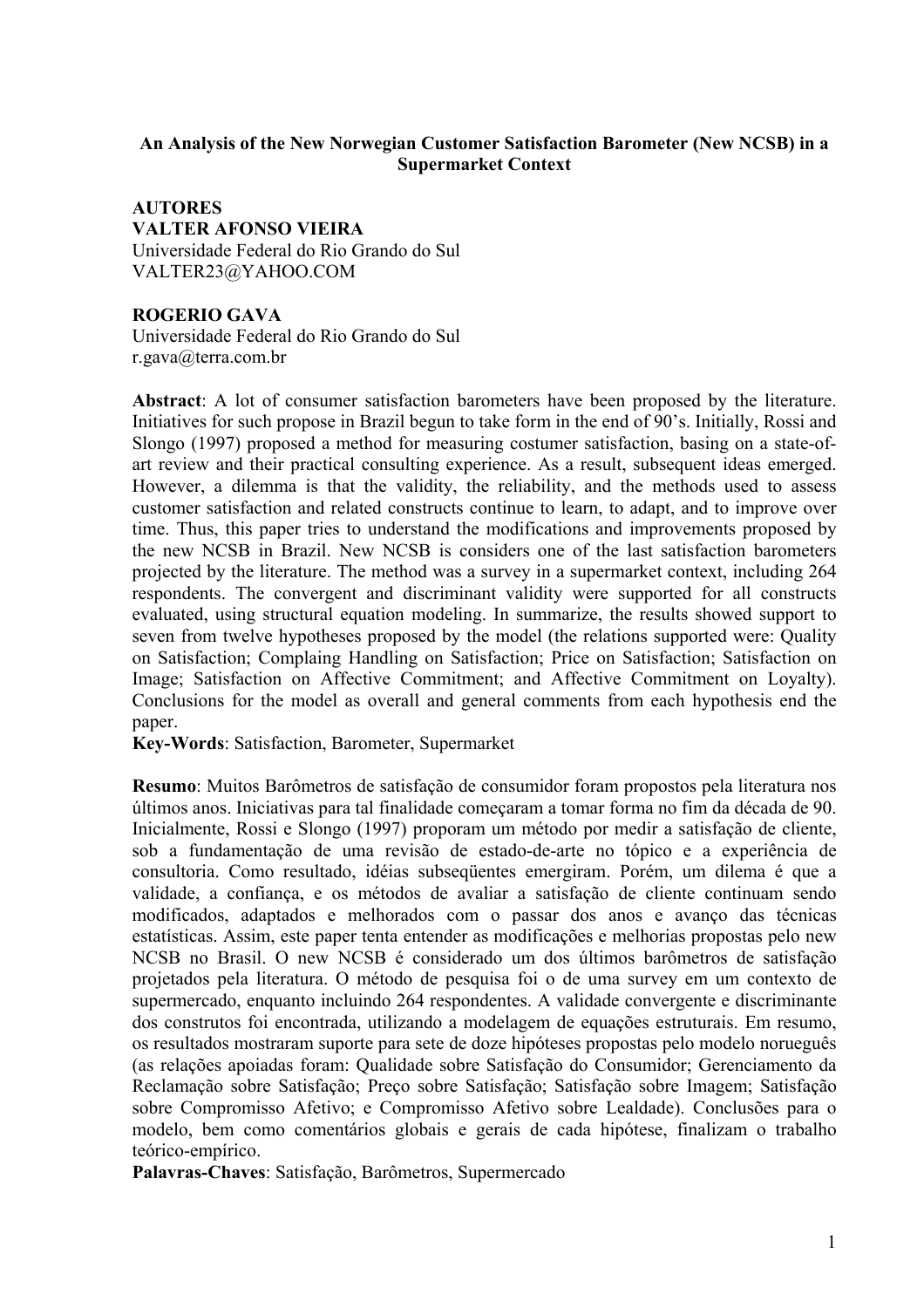# **An Analysis of the New Norwegian Customer Satisfaction Barometer (New NCSB) in a Supermarket Context**

### **Introduction**

According to Martensen et al (2000), in 1989, Sweden became the first country in the world to have an uniform, cross-company, cross-industry national measurement instrument of customer satisfaction and evaluations of quality of products and services, denominated the Swedish Customer Satisfaction Barometer (SCSB). Since then, SCSB has been adopted and adapted for using in the United States, known as American Customer Satisfaction Index (ACSI) (Fornell et al., 1996).

In fact, the successful experiences of the SCSB (Fornell 1992) and the ASCI (Fornell et al., 1996) indexes have inspired recent moves towards creating an European Customer Satisfaction Index (ECSI) and a Norway (Andreassen and Lindestad, 1998). As a consequence, other countries have started to use similar national indexes to measure the industry progress. In Brazil, this tendency to use satisfaction barometers is not so different, although the country does not have its own national index.

However, a problem is that the validity, the reliability, the models and the methods used to measure customer satisfaction and related constructs continue to learn, to adapt, and to improve over time (Johnson, et al., 2001). For an example of that evolution, Marchetti e Prado (2001) classify satisfaction measurement in three groups. Models based on Paradigm of Disconfirmation, models based on multiple satisfaction indexes and models based on structural equation modeling. Thus, efforts are needed at all levels of society in order to offer additional performance indicator of satisfaction (Eklof and Westlund 1998). Consequently, looking for fulfilling this gap, the New Norwegian Customer Satisfaction Barometer (new NCSB) was proposed in the literature. Therefore, analyzing from the point of view that countries need of better satisfaction indexes, aligned to the needed of a Brazilian barometer and the verification of new NCSB, this paper has as main goal to understand more the modifications and improvements proposed by the new NCSB in Brazil.

Based on this context, the paper is structured as follow. First, it discusses the theory and the hypothesis behind the new NCSB. Second, the method used in the empirical part of the investigation. Next, it presents and explains the main results. In the end, the paper is closed with general discussions.

## **Theory And Hypothesis Development**

The new NSCB was built based on several barometers introduced in the last decade. In fact there are a lot of indicators of satisfaction around the word, such as: Swedish Customer Satisfaction Barometer, American Customer Satisfaction Index, Norwegian Customer Satisfaction Barometer, European Customer Satisfaction Index, German Barometer, Danish Customer Satisfaction Index, Korean Customer Satisfaction Index, Hong Kong Customer Satisfaction Index and so forth. This paper will not explain each model individually, since it is not our goal and since it was elucidated with more details by Johnson et al., (2001). The model that will be evaluated in this research is in Figure 1. There are differences between it and the original NCSB. Therefore, this essay will explain the inclusion and the exclusion of some constructs during the hypothesis development.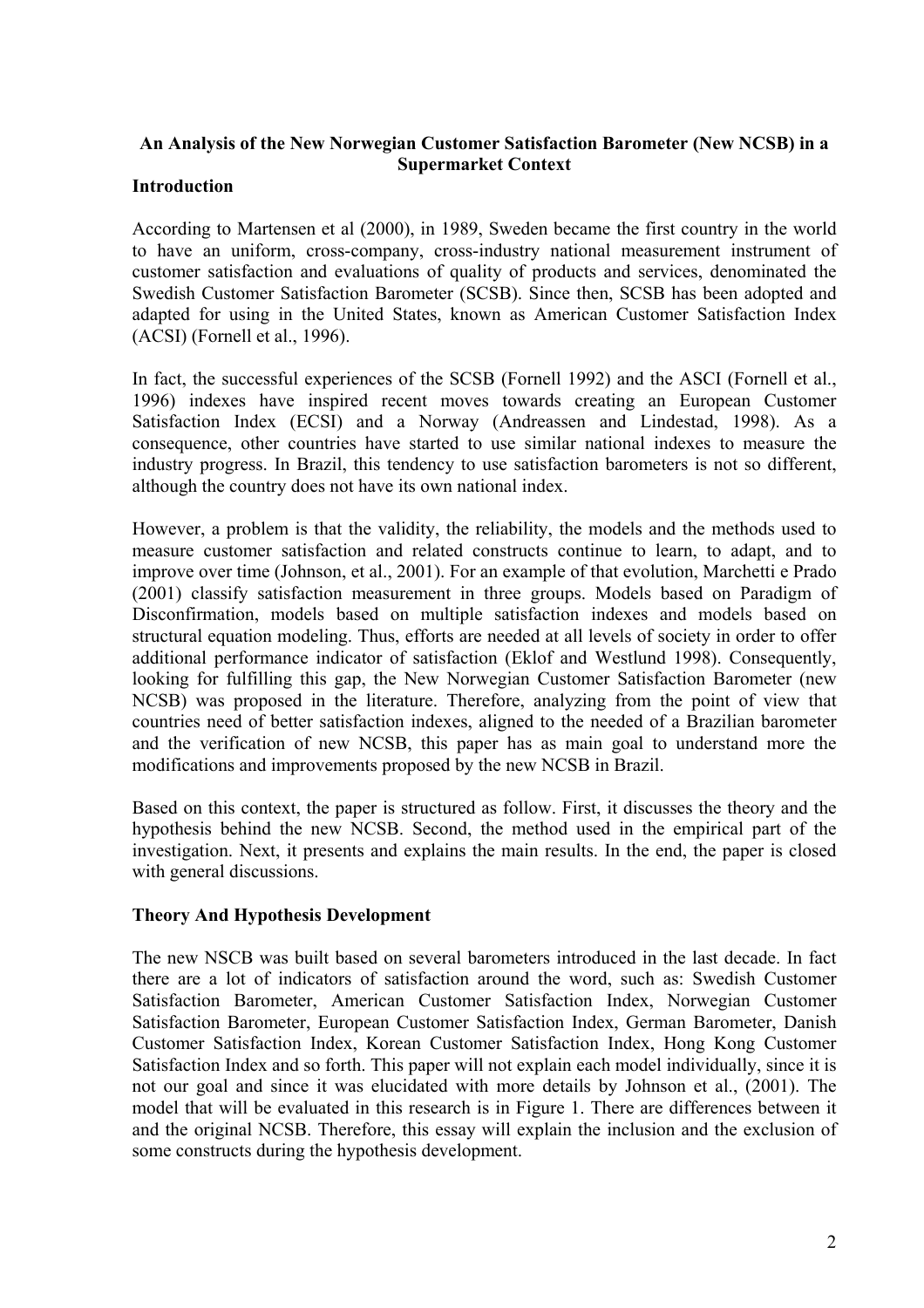Initiating on the company level, image has been defined as "perceptions of an organization reflected in the associations held in consumer memory" (Keller 1993). The history of corporate image definition reveals convergence on a gestalt meaning, but one that omits corporate attributes and focuses exclusively on perceiver images (Ster et al., 2001) starts to appear – the transactional process. In this meaning, the process is developed between the brand stimulus and the consumer perceiver. Thus, It is hoped that any consumer starts its purchase process by evaluating the image of something or by remembering the old ones (mainly the positive ones). Therefore, corporate image, in the service marketing literature, was early identified as an important factor in the overall evaluation of the service and the company (Andreassen and Lindestad 1997; Grönroos 1984). Moreover, it is also one of the most important tools for diverging among competitors.

The cross-sectional nature of national customer satisfaction data means that pre-purchase expectations are collected post purchase, or at the same time that satisfaction is been measured (Johnson et al., 2001). However, what is really being collected is a customer's more recent consumption experience, or customer satisfaction (Johnson et al., 2001). As a consequence, corporate image should be modeled as an outcome rather than a driver of satisfaction, because it is recreated post satisfaction exposition. In addition, the effect of satisfaction on corporate image reflects both the degree to which customers' purchase and consumption experiences (Churchill and Suprenant 1982) enhance a product's or service provider's image and the consistency of customers' experiences over time.

On the other hand, key to perceptions of corporate image is the organization-related associations held in a customer's memory (Johnson et al., 2001). Since consumer could evoke the past experiences in a future purchase intention, previously image could appear as an explicatory variable of the purchase intention in this context. In turn, the salient corporate image should affect effective behavioral intentions, such as loyalty. Selnes (1993) hypothesized this result for brand reputation and found consistent results. Other studies also support the fact that corporate image is predictor of loyalty (for example, Loughlin and Coenders 2002; Kristensen, Martensen and Gronholdt 2000; Bloemer and Schroder 2002). Thus, it is expected that corporate image leads directly customer loyalty. Based on these circumstances, the hypotheses are:

- H1: Customer satisfaction has a positive influence on Corporate Image.
- H2: Corporate image has a positive influence on Loyalty.

The next two causal links are regarding complaint handling and customer satisfaction and/or loyalty. Although no prediction is made regarding this relationship, the direction and size of this relationship provides some diagnostic information as to the efficacy of a firm's customer service and complaint handlings systems (Fornell, 1992). Johnson et al., (2001) believes that complaint handling, which is now used in the place of complaint behavior, should have a direct and positive effect on satisfaction as well as loyalty. It is because well-handled complaints could do the client happier, since he/she could be thinking that the company is interested in solve his/her problems, thus complaint handling could leave to satisfaction. In the words of Johnson et al., (2001, p.230), "complaint behavior should reduce cumulative satisfaction as an overall measure of the customer's experience while satisfaction, in turn, reduces complaint behavior in accord with Hirschman's Theory", appearing to be a reciprocal hypothesis.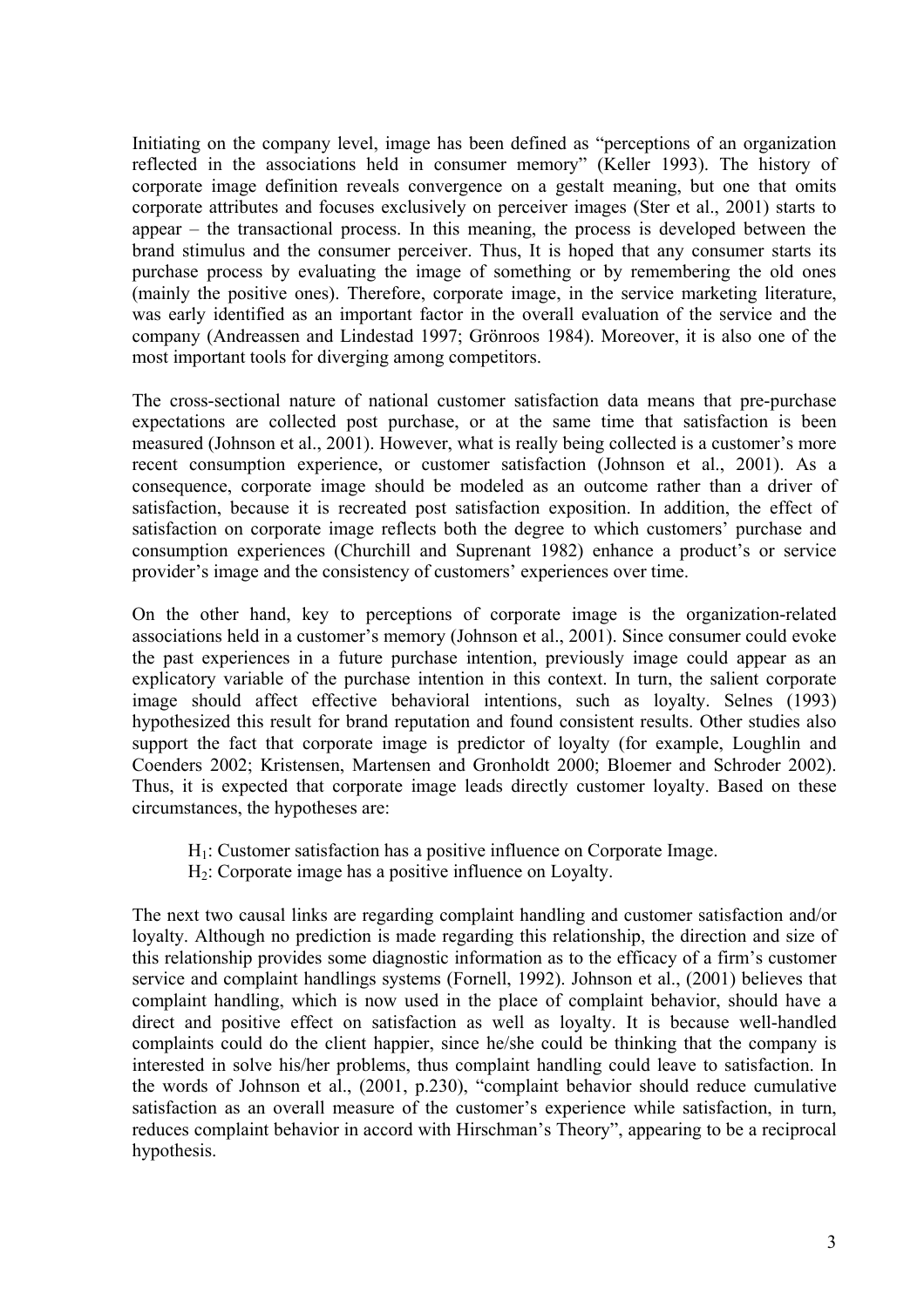Moreover, as a consequence of such handling, it may also be salient that when repurchasing the product or service, or recommending it to others, past complaint handling may also have a direct and positive effect on the cognitive evaluation of the product. Therefore, the complaint handling made in the past could leave to satisfaction (Smith, Balton and Wagner 1999), and as a complement, it could leave to loyalty. For that reason, when complaints are well handled, they should be viewed as driver rather than as consequence of satisfaction and loyalty in the new NCSB. Thereby, the next hypotheses are:  $H_3$ : Complaint Handling has a positive influence on Customer Satisfaction.

H4: Complaint Handling has a positive influence on Customer Loyalty.

Second Johnson et al., (2001), because quality is part of value, the relationship between perceived quality and perceived value is confounded. As an outcome, the authors recommend replacing the perceived value construct with a perceived price construct. In fact, in those cases, "where satisfaction evaluations are weaker, or customers have less confidence in their evaluations, price may have more direct effects on loyalty" (Johnson et al., 2001, p.233) and on satisfaction. On the other hand, when price is low, customer could increase his/her satisfaction, because he/she could be perceiving a better value for his/her money. In practical terms, Mittal, Ross and Baldasare (1998) perceived the price importance and argue that price is receiving attention in customers' repurchase (loyalty) evaluations. Thus, price could leave to satisfaction and loyalty.

 $H<sub>5</sub>$ : Price has a positive influence on customer Satisfaction.

 $H<sub>6</sub>$ : Price has a positive influence on customer Loyalty

The next construct is loyalty. According to Zeithaml, Berry and Parasuraman (1996) clients more loyalty are better inclined to shop more. In the new NSCB, loyalty still is a consequence of satisfaction. Loyalty reflects the degree to which customers' purchase and consumption experiences directly affect loyalty (Johnson et al., 2001, Anderson, Fornell and Lehmann 1994). For Andreassen and Lindestad (1997), who treated customer satisfaction as the accumulated experience of a customer's purchase and consumption experiences, this theoretical relation was supported; however corporate image had a stronger effect on loyalty than on customer satisfaction. Other studies also supported the relation between satisfaction and loyalty (Gronholdt, Martensen and Kristensen, 2000; Anderson and Sullivan 1993; Anderson and Mittal, 2000; Rust, Zahorik and Keiningham 1995; Gustafsson and Johnson 2002). Thus, it is predictable that:

H7: Customer Satisfaction has a positive influence on Consumer Loyalty

Talking about commitment, two proposing relations are suggested in the new NCSB. The two proposing commitment relations are affective and calculative. In fact, relationship commitment picks up on these dimensions that keep a customer loyalty to a product or company even when satisfaction and/or corporate image may be low. According to Allen and Meyer (1990) moral store-commitment refers to a feeling of obligation to an organization. Mathieu and Zajac (1990) argued that moral commitment is rare in business relationships, thus, calculative and affective commitment seem to be most relevant for business relationships. Calculative commitment is the extent to which a person feels a need to maintain a relationship based on a 'cold', rational calculus of benefits in relation to switching costs (Hemetsberger and Thelen 2003). Calculative commitment is almost exclusively due to nonpsychological exit barriers (Hemetsberger and Thelen 2003). In contrast to this, affective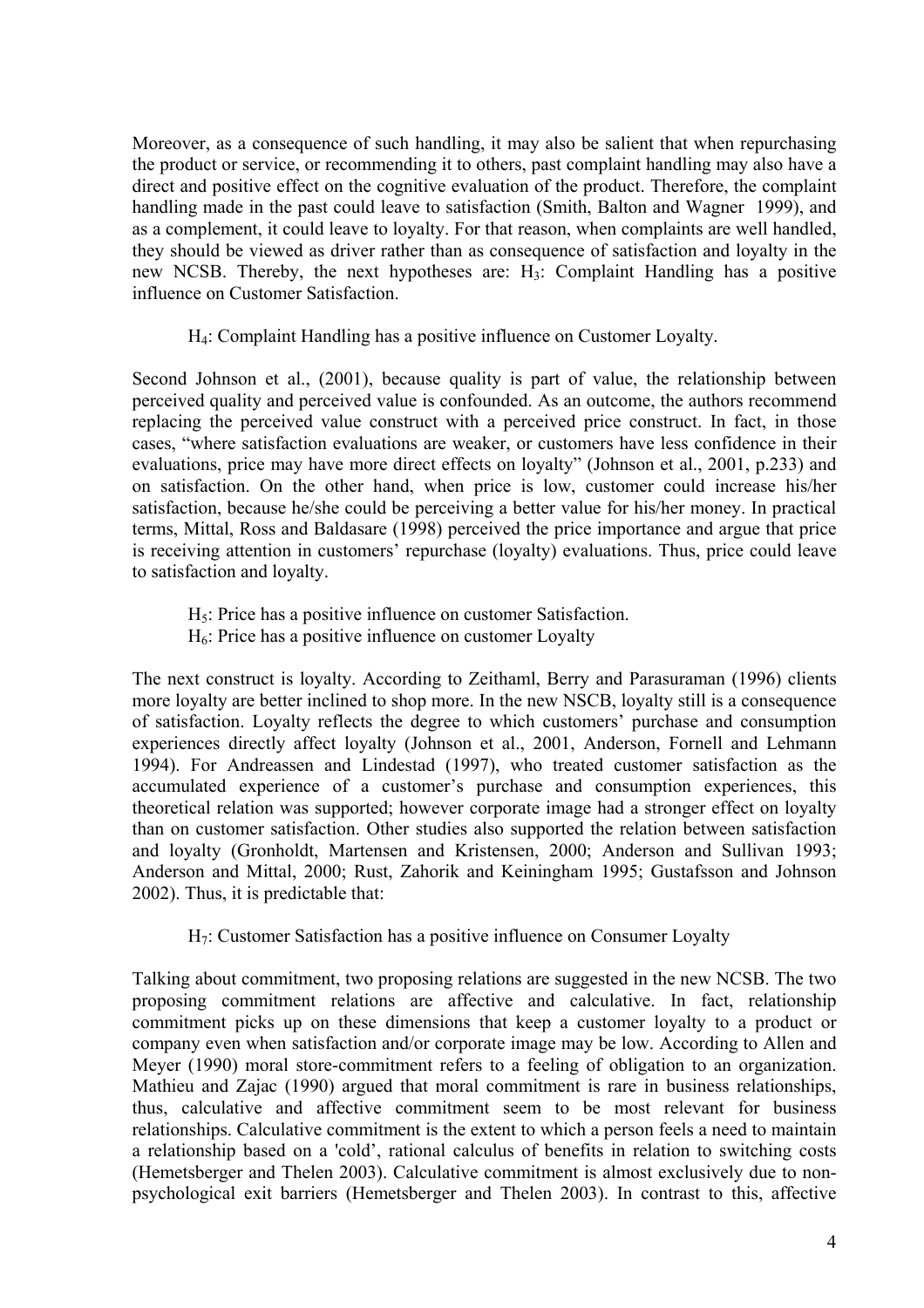commitment is defined as the desire to continue a relationship and expresses a sense of loyalty and belongingness (Morgan and Hunt, 1994).

According to Johnson et al. (2001), *affective* component is "hotter" or more emotional evaluation, since it captures the affective strength of the relationship that customers have with a brand or company, and the level of involvement and trust that result. The *calculative* commitment serves as psychological barrier to switching, since the calculative component is based on "colder" or more rational and economical aspects of the service. In the new NSCB the satisfaction construct is expected to influence affective and calculative commitment. In addition, commitment constructs are modeled as mediating the effects of satisfaction on loyalty. This relation (satisfaction  $\rightarrow$  commitment  $\rightarrow$  loyalty) has been study in diverse research (Dick and Basu, 1994; Prado and Santos 2004), however, these authors do not treated commitment as affective and calculative. Thereby, based on the evidences quoted previously, we hypothesized that:

- H<sub>8</sub>: Affective Commitment has a positive influence on Customer Loyalty.
- H9: Calculative Commitment has a positive influence on Customer Loyalty.
- H10: Satisfaction has a positive influence on Affective Commitment.
- $H_{11}$ : Satisfaction has a positive influence on Calculative Commitment.

Johnson et al., (2001) also recommend the direct effects of price and/or quality on loyalty be considered. The literature comments that perceived quality is the consumer judgment over the general excellence or over product superiority (Zeithaml 1988). In this context, the new NCSB breaks quality up into different quality dimensions that make up the "lens" of the customer. These dimensions are the ones know from Servqual. The authors see it as a matter of choice as to whether one uses an overall quality index (as in the ASCI). Therefore, this decision should depend on the level of detail and diagnostic information desired. For Johnson et al., (2001, p.233), "because satisfaction is an attitude-type evaluation, the degree to which satisfaction will completely mediate the effects of price and quality dimensions on loyalty will be a function of the strength of the satisfaction evaluations". As a first result, price is supposed to impact loyalty (see  $H_6$ ), since price is particularly likely to receive increased attention in customers' repurchase (versus satisfaction) evaluations. On the other hand, there are some evidences that quality (as a performance perception) could influence satisfaction (Szmigin and Bourne 1998; Prado and Santos; Wolfinbarger and Gilly 2003). Based on this discussion, the next hypothesis is:

 $H_{12}$ : Quality has a positive influence on Customer Satisfaction.

Therefore, the final new NCSB proposed is showed in figure 1. As a conclusion and according to Johnson et al., (2001), the new barometer of satisfaction: (1) replaces the value construct with a "pure" price construct; (2) replaces customer expectations with corporate image as a consequence of satisfaction; (3) includes two aspects of relationship commitment, as well as corporate image as drivers of loyalty; (4) incorporates the potential for direct effects of price on loyalty, and (5) includes complaint handling as driver of both satisfaction and loyalty.

### **Figure 1: New Norwegian Customer Satisfaction Barometer**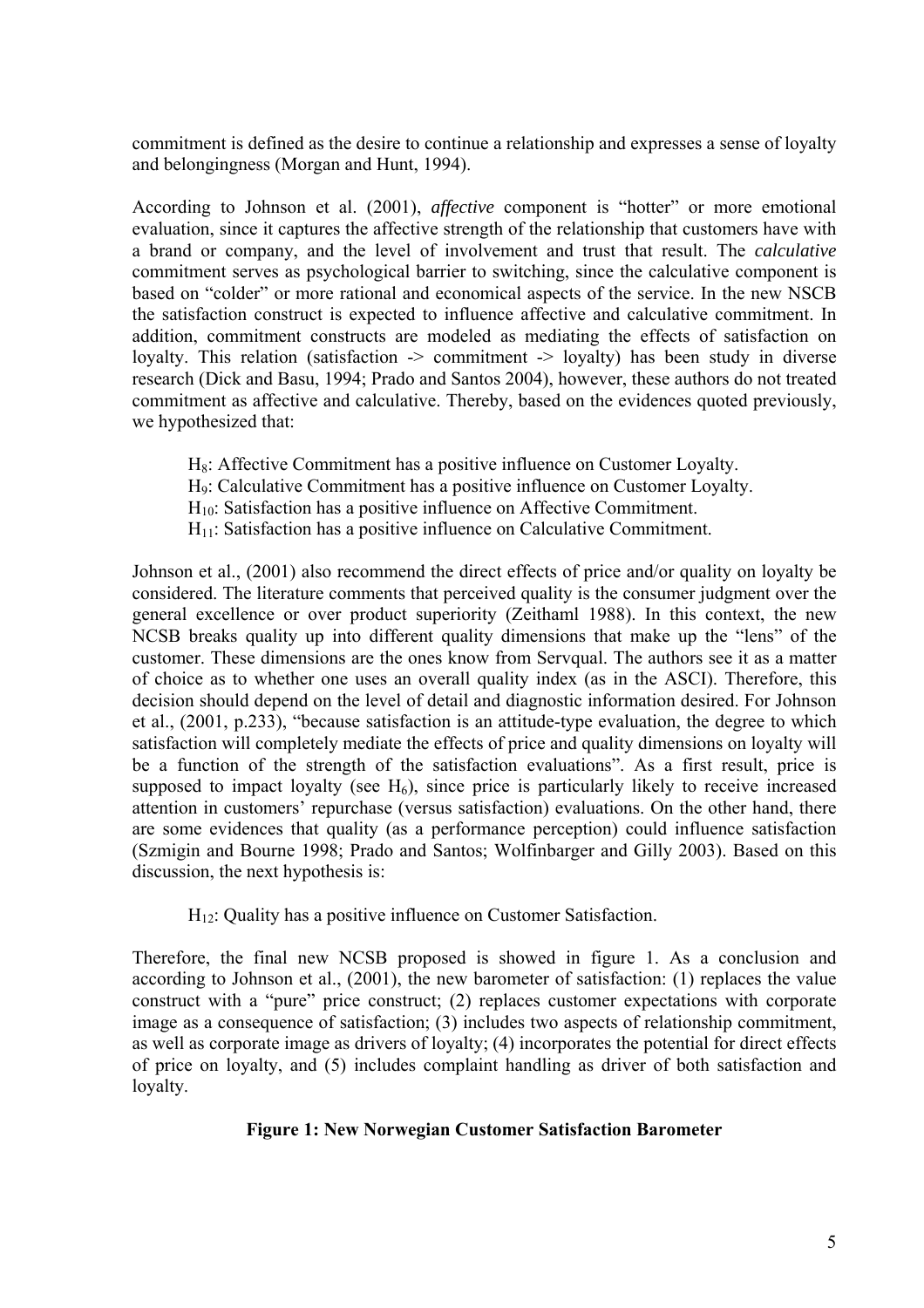

### **Research Design And Method**

*Sample*. The sample was characterized as non-probabilistic and by convenient (Malhotra, 1996). Based on this consideration, 264 people evaluated supermarket system. A questionnaire was posted in the internet and sent to an e-mailing list.

*Measures*. The measures were translated to Portuguese using double-back-translation (Malhotra, 1996). After that, the questionnaire was tested with 22 people in order to verify the understanding and the meaning of the questions. Some questions were modified and a final version was built. The measures were based on likert type scale varying from probably to unprobably, from low to high and from and good to bad. Customer (3 items) satisfaction was measured in a 10-point. Price was measured in a 10-point (3 items). Corporate image was measured in a 10-point (4 items). Complaint behavior was measured in a 10-point (2 items). Affective commitment was measured in a 10-point, (3 items). Calculative commitment was measured in a 10-point (4 items). Loyalty was measured in a 10-point (3 items). Quality was measured in a 10-point (18 items). The five dimensions of quality employed were Tangibles, Reliability, Responsiveness, Assurance and Empathy. In addition, an overall quality index was implemented.

### **Results**

For the hypothesis test, structural equation model was used. Thus, for such propose, the data were pre-analyzed according to some criteria for better purification. The Missing values found were below 10% and they were substituted by means. Outliers were verified according two criteria: one is based on score Z, where values above  $\pm 3$  were deleted (5 cases), and the second one was based on Mahalanobis distance  $D^2$  (none case) (Hair et al 1998). Therefore, the final sample was 259 observations. Normality was checked in terms of kurtosis  $(\pm 10)$ , skweness  $(\pm 3)$ , and Kolmogorov Smirnoff test ( $p \le 0.05$ ). In these three features, all variables did not have problems. Multicolinearity was assessed using Pearson correlations, where values above  $\pm 0.90$  were excluded because they could mean the same variable. Based on multicolinearity, one variable of loyalty was excluded (r=0,93; *p*<0,01; loyalty1) and another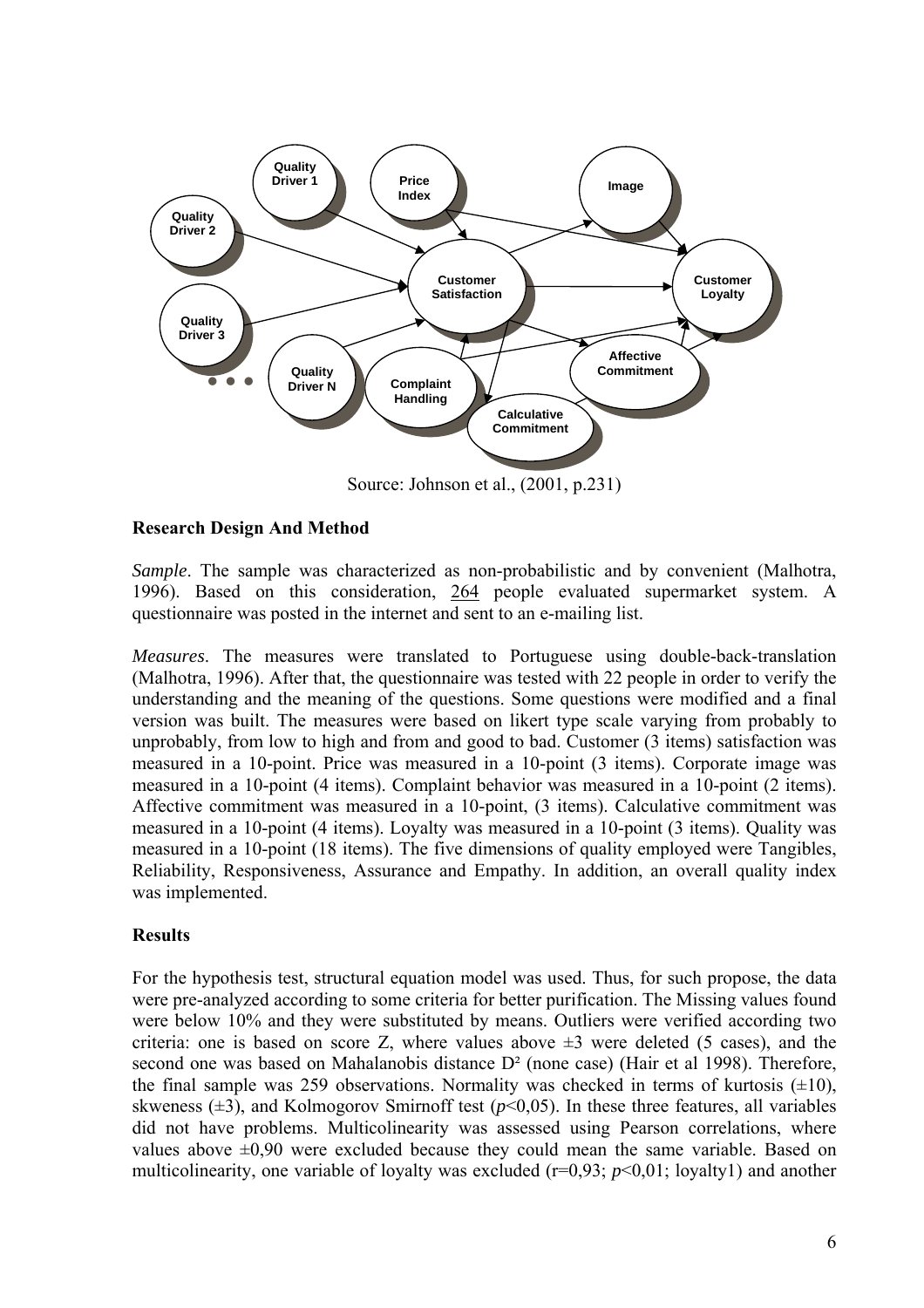one of calculative commitment was excluded  $(r=0.97; p<0.01; \text{image2})$ . Thus, after these initial check procedures multivariate analysis was used.

First of all, exploratory factor analysis (EFA) was used to evaluate the unidimensionality of the variables (Dunn, et all., 1994). The goal utilizing EFA was not only to define better variables that compose the factor (in terms of loads), but also to assess if the constructs are unidimensional or multidimensional. Thus, the criteria for excluding the variables in the matrix was load-values under 0,40. For extraction, principal components was used and, for rotation, varimax method was utilized (eigenvalues >1). Table 1 shows some interesting results from that analysis.

According to the data, calculative commitment was the only construct which had a value under  $\alpha=0.70$  and because of that low reliability it was excluded from the model. As a comparative, that construct also had poor performance in the Johnson et al., (2001) study compared to the others'. In fact, calculative commitment had values few above the limit of 50% (in average communality). In addition, price, which in the questionnaire had 3 indicators, was verified to be multidimensional. Moreover, quality (which in the questionnaire had the 5 dimensions of Parasuraman, Zeithaml and Berry 1988) appears to have just 3 dimensions, which these 3 dimensions did not frame perfectly in any one from Parasuraman, Zeithaml and Berry (1988).

| <b>Variables</b><br>before EFA | <b>Dimensions</b><br>after EFA | Construct    | <b>KMO</b> | <b>Bartlett</b><br>(p<0,01) | <b>Alpha</b><br>(a) | VE%       |
|--------------------------------|--------------------------------|--------------|------------|-----------------------------|---------------------|-----------|
| 4                              |                                | Image        | 0,85       | ,000,                       | 0.911               | 78%       |
| 4                              |                                | Affective    | 0,80       | ,000,                       | 0,856               | 70%       |
|                                |                                | Complain     | 0,50       | 000.                        | 0,700               | 77%       |
|                                |                                | Satisfaction | 0,70       | 000.                        | 0,843               | 76%       |
|                                |                                | Loyalty      | 0,50       | 000,                        | 0,747               | 80%       |
| 18                             |                                | Ouality      | 0,94       | 000                         | 0,940               | 58%*      |
|                                |                                | Calculative  | 0,50       | 000,                        | 0,420               | 63%       |
|                                | າ                              | Price        | 0.48       | ,000                        | 0.843               | $57\%$ ** |

**Table 1: Unidimensionality test Using Exploratory Factor Analysis** 

Source: Authors; KMO=Kaiser Test; VE=Variance Extracted

\* The first dimension only, adding the second dimension =  $66\%$ , and the third dimension =  $72\%$ ; \*\* The first dimension, adding the second dimension  $= 91\%$ .

Second, after use exploratory factor analysis, some constructs were evaluated according to confirmatory factor analysis (CFA). Thus, constructs from table 1 were assessed to be confirmed. Calculative Commitment (low alpha), Price (just two items), Handling-Complain (two items), Loyalty (two items) were not evaluated. Then, the fits for the other constructs in CFA were: Affective  $(\gamma^2=30,582; df=5; AGFI=0,903; GFI=0,952; CFI=0,946;$ RMSEA=0,141; *p*=0,000), Quality (χ²=341; df=14; AGFI=0,548; GFI=0,774; CFI=0,822; RMSEA=0,301; *p*=0,000), and Image (χ²=21,433; df=5; AGFI=0,927; GFI=0,963; CFI=0,976; RMSEA=0,113; *p*=0,001).

Third, discriminant validity was performed one-at-time chi-squared difference tests for the largest cross-construct correlations. The values for discriminant validity found were: affective-satisfaction ( $\chi^2$ <sub>diff</sub>=32,76; *p*<0,01); affective-quality ( $\chi^2$ <sub>diff</sub>=29,73; *p*<0,01); affectiveimage  $(\chi^2_{\text{diff}}=12,85; p<0,01)$ ; image-quality  $(\chi^2_{\text{diff}}=14,50; p<0,01)$ ; image-satisfaction  $(\chi^2_{\text{diff}}=25,79; p<0,01)$  and quality-satisfaction  $(\chi^2_{\text{diff}}=22,59; p<0,01)$ . According to the values found and a cut-off of 3,84 (Moura and Gonçalvez, 2005), the discriminant validity was found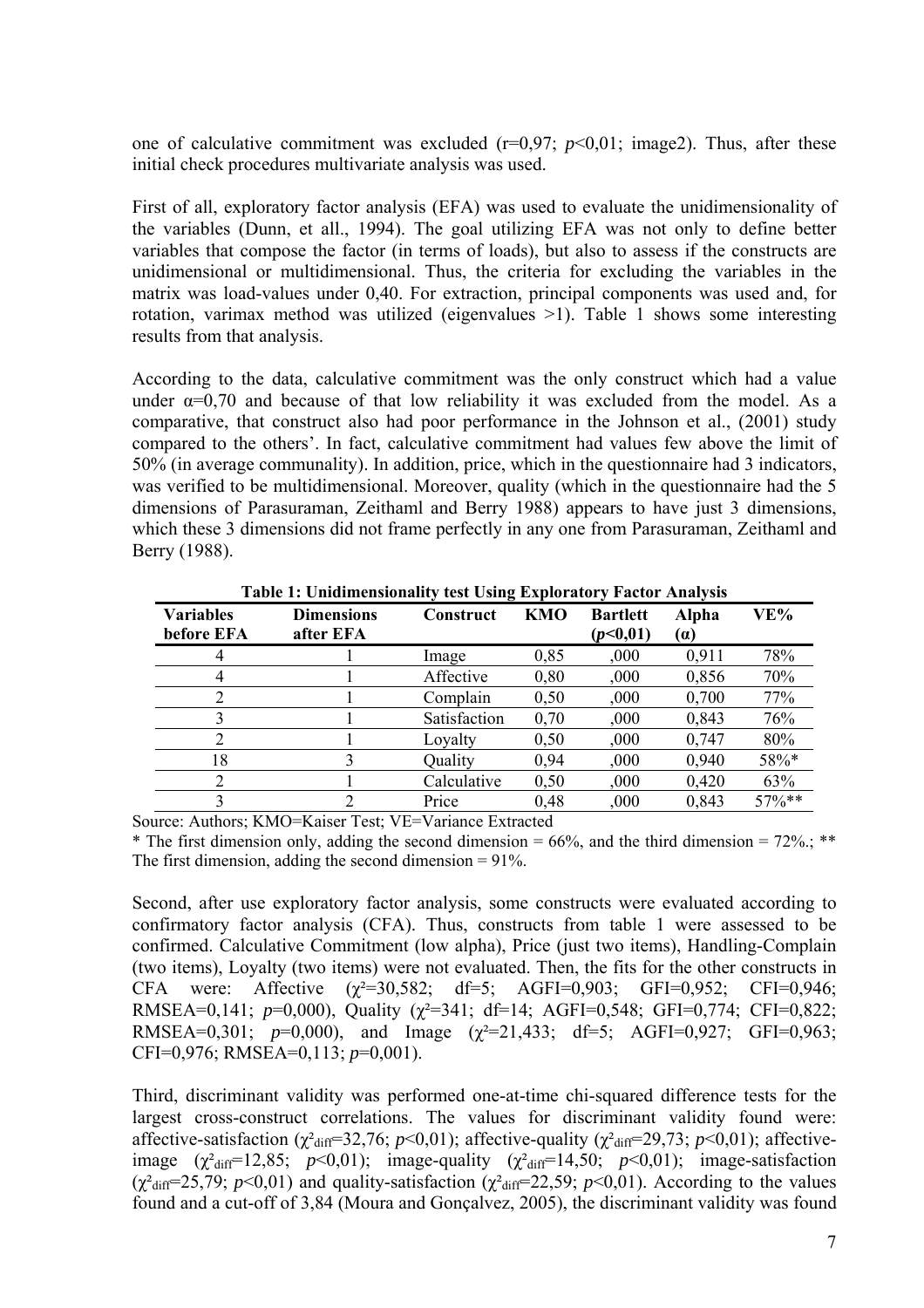for all constructs. Fourth, convergent validity was also performed using confirmatory factor analysis. Thus, the t-values were evaluated. Convergent validity is supported when *t*-value is above 1,96 ( $p<0.05$ ). As a result, the convergent validity was supported for all constructs evaluated (image, affective, satisfaction, and quality).

Fifth, the table 2 presents the composite reliability (CR), the average of variance extracted (AVE) and the correlations among the constructs. The CR and AVE are also measures of reliability and they are comument used in structural equation models. The values were all significant at  $p<0.01$  (values indicated for AVE and CR are  $\geq 0.50$  and  $\geq 0.70$ ). After that, multicolinearity was assessed and none construct had a correlation above  $\pm 0.90$ , which could characterize the same variables (used in Prado and Santos, 2004).

| <b>Measure</b> | <b>CR</b> | <b>AVE</b> | Mean   | Image | Affective Comp. |      | Sat. | Lov.  | Oual. | Price |  |
|----------------|-----------|------------|--------|-------|-----------------|------|------|-------|-------|-------|--|
| Image          | 0.92      | .74        | 7,5123 |       |                 |      |      |       |       |       |  |
| Affective      | 0,86      | 0,61       | 6,5834 | ,646  |                 |      |      |       |       |       |  |
| Complaint      | $\ast$    | *          | 7,4813 | .533  | ,768            |      |      |       |       |       |  |
| Satisfaction   | 0.86      | 0.68       | 7.0431 | ,769  | ,818            | ,772 |      |       |       |       |  |
| Loyalty        | *         | *          | 6,1356 | .587  | ,761            | ,680 | ,742 |       |       |       |  |
| Quality        | 0.90      | 0.59       | 7,3123 | .596  | ,717            | ,842 | ,779 | 0.630 |       |       |  |
| Price          | $\ast$    | *          | 6,6565 | .598  | .693            | .676 | .749 | .641  | .615  |       |  |

**Table 2: Composite Reliability, Average of Variance Extracted and Correlation** 

Source: Authors; \* Construct with less then 3 indicators; Mean of a scale of 10 points; all correlations were significant at *p<*0.01

After discussing the validity and confiability of the scales and construct used in the research, the global model was tested. Global fit indicates that the model needs to be adjusted for the data before testing the hypothesis. Without a good fits on the data, the path coefficients cannot be assessed.

The global model fits were:  $\chi^2 = 57,425$ ; df=8;  $\chi^2$ /df=7,17, *p*=0,000; AGFI=0,81; GFI=0,946; NFI= 0,965; IFI= 0,970; CFI=0,97; TLI= 0,921; IFI=0,970; RMSEA=0,155. As a conclusion, the poor fits were RMSEA,  $\chi^2$ /df, and AGFI, which were above the minimum value indicated by theory of 0,08 and 0,90, respectively. Since some convergence of the data was found and since some fits indicated good values, the path model was estimated. The estimation method used was maximum likelihood. To do that, path analysis was used. Path analysis uses the average of the constructs and observable variables (Pestana and Gageiro 1997). Results from each hypothesis are discussed ahead.

## **Hypothesis Discussion**

The first hypothesis was supported in this research ( $\beta = 0.77$ ;  $t = 19,322$ ;  $p = 0,000$  [All Betas are standardized]). It means that customer satisfaction has a positive influence on corporate image. Based on the transaction driven nature of satisfaction experience, several writers claim that corporate image is a function of the cumulative effect of customer (dis)satisfaction (Fornell 1992, Johnson and Fornell 1991). It suggested that when more the customer is satisfied, more this affective aspect will create a positive corporate image in the customer cognitive system. In fact, corporate image is established and developed in the consumers' mind through communication and experience (Andreassen and Lindestad, 1997). As a practical terms, it could mean that a determinate degree satisfaction (e.g. with a fast attendance) could generate a positive corporate image.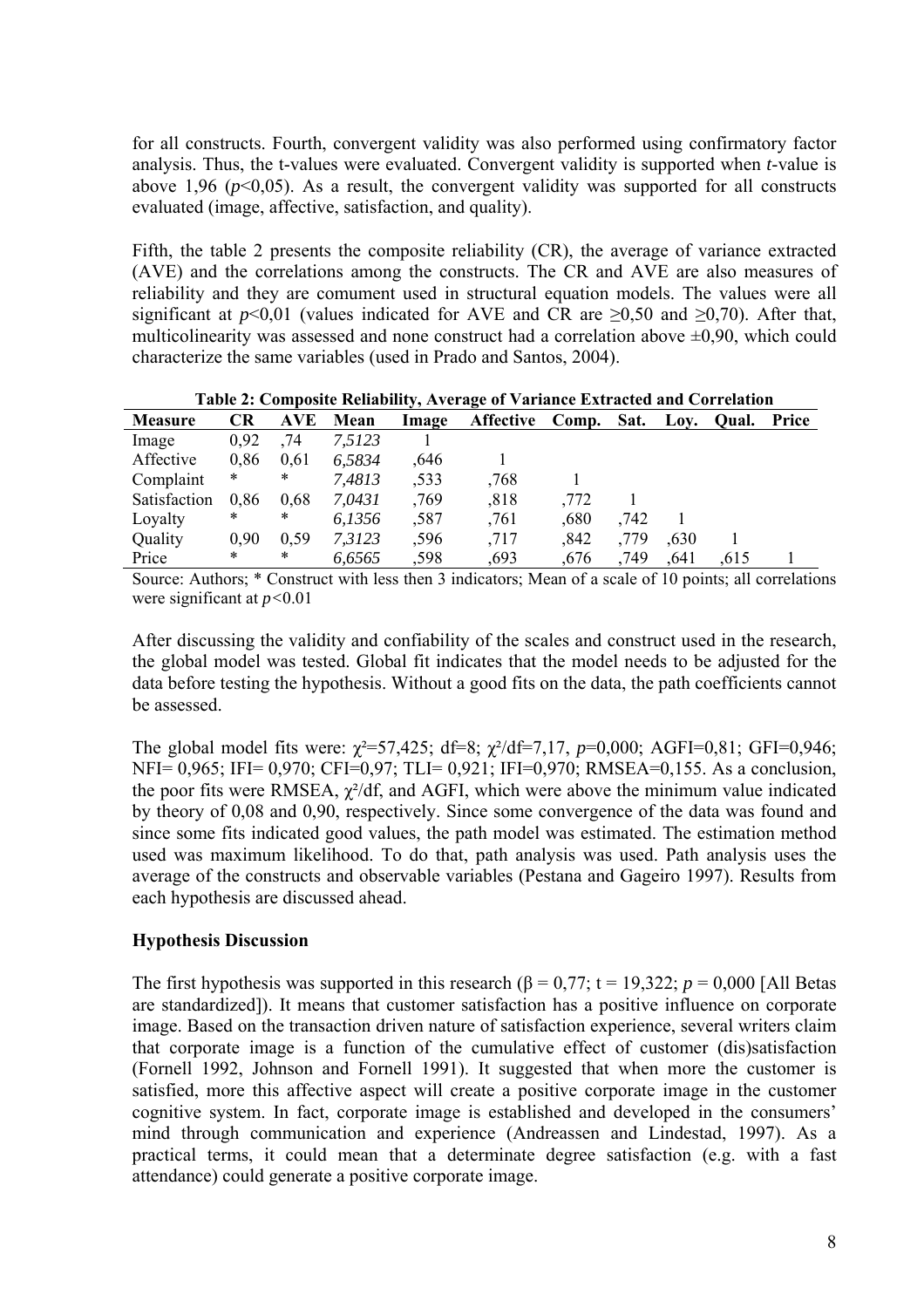The second hypothesis, stated as corporate image has a positive influence on loyalty, was not supported in this study. Contrarily, Andreassen and Lindestad (1997) found in their study that corporate image had not only a significant effect, but also a stronger effect on loyalty than customer satisfaction. From this study, the same cannot be said. In fact, image has not an effect on loyalty ( $\beta$  = 0,03; t = 0,57;  $p$  = 0,568). A possible explanation is that since supermarket segment is a very competitive market and the products price are very similar among firms, a supermarket having only positive/negative image could not influence the repurchase probability. Place availability and attendance may be better alternatives of leaving to loyalty than image. Mainly place availability, because sometimes the consumer cannot have time to go to another supermarket of his/her preference. In addition, image in supermarket segment could not have a so discriminant (e.g. Wall Mart x Carrefour) power as in other segments (i.e. fast-food). Hence, it could be another explanation to the fact that  $H_2$ failed.

The third hypothesis comments that complaint handling has a positive influence on customer satisfaction. This hypothesis was supported in the positive relation ( $\beta = 0.19$ ;  $t = 2.93$ ;  $p =$ 0,003). It could mean that when the consumer makes his/her complain he/she could become happier, because this complain could be perceived as a suggestion to the company improves its quality/performance (or perceived as relief by customer). Since then, the consumer could think that this suggestion is in fact contributing not only for the company improving its service, but also for other clients (inclusive his/her) in the future customer receiving a better product. Therefore, the assumption made by Johnson et al., (2001) appears to be correct, although they did not found empirical support. It means that the consequence of such handling managing should have a more positive effect on satisfaction  $(\beta=0,19)$ .

The fourth hypothesis was not supported. It means that a well-handled complaint does not have a positive effect on loyalty  $(\beta = 0.11; t = 1.71; p = 0.087)$ . Thus, complaint managing does not mean that the consumer will repurchase the product/service. This causal result is in according to the find of Johnson et al., (2001), and could mean that making a complaint might indicate that the consumer knows that (when complaining) the organization won't give importance to that idea. On the contrary, if the consumer feels that the organization will review its complaint careful, it could be a clue of repurchase.

The fifth hypothesis believes that price leaves to satisfaction. It was supported ( $\beta = 0.39$ ; t = 8,79;  $p = 0,000$ ). Consumer could think that a good price could help/facilitate in his/her decision making process. When the consumer perceives that he/she is paying a fair price for the product, this purchase could generate better affective positive responses. These responses, in turn, could leave to satisfaction. This explanation could be similar to the benefit-value proportion proposed (Sideshmukh, Singh and Sabol 2002), where the consumer knows that he/she is receiving a better value for the money spending. As a complement, the relation stated that price has a positive influence on customer loyalty (sixth hypothesis) was not supported ( $\beta = 0.10$ ; t = 1,599;  $p = 0.11$ ). An interesting interpretation of the results is that most of the relations suppose to be antecedent of loyalty, in fact, failed in their significance. However, even without the support of theses results, the R-squared of loyalty was 62%. Summarizing, satisfaction and handling complain are the only drivers of satisfaction. Thus, it is recommended that the relation of image, handling complain and prince may be better explored in future studies, since none of them were significant in their relations.

The seventh hypothesis is a classical hypothesis. It believes that customer satisfaction has a positive influence on consumer loyalty. According to the results, this relation is supported and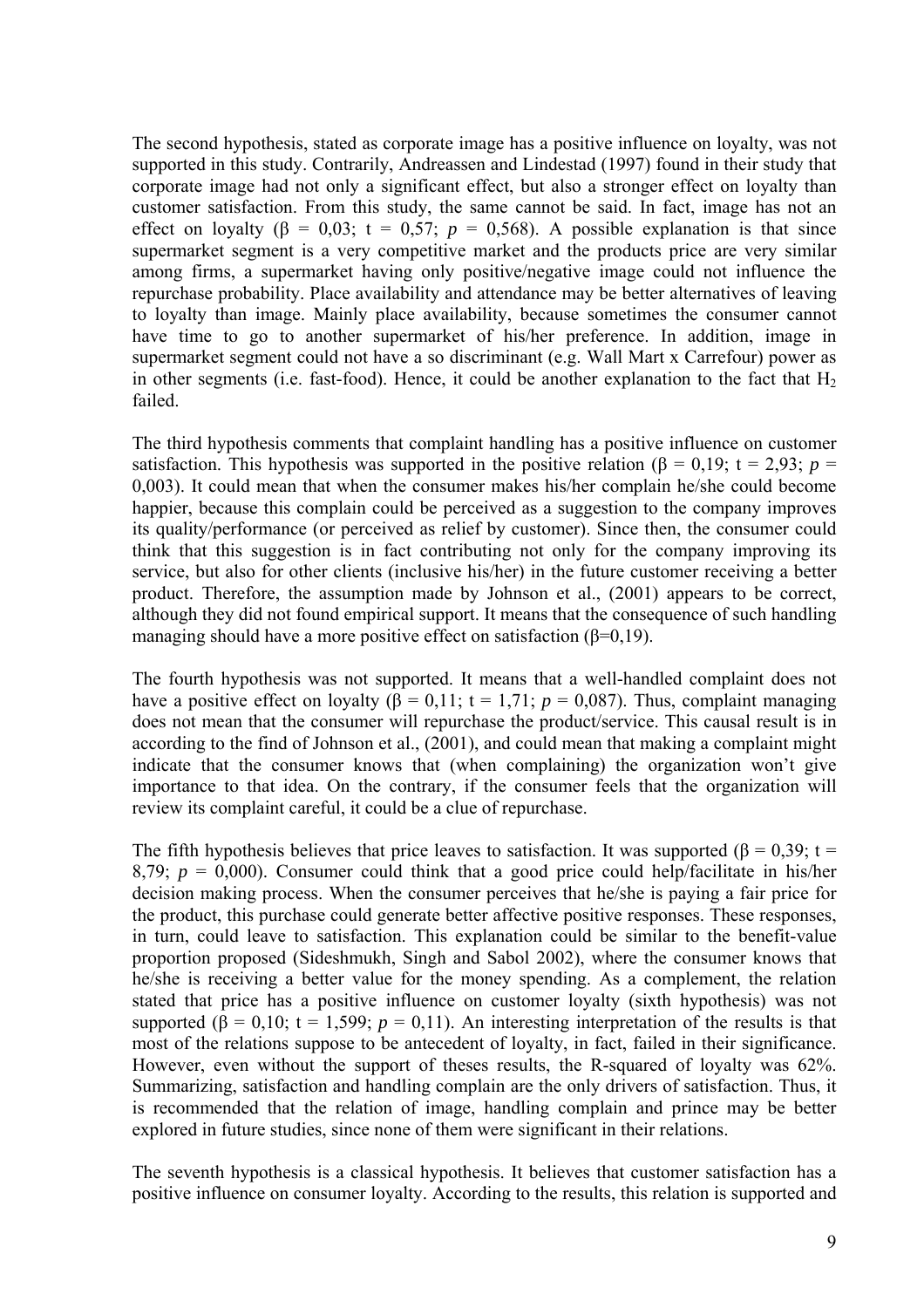the beta regression is  $0.24$  (t = 2,61;  $p = 0.009$ ). The hypothesis result follows the same results from other studies (Gronholdt, Martensen and Kristensen, 2000; Anderson, Fornell and Lehmann, 1994; Anderson and Sullivan 1993; Anderson and Mittal, 2000; Rust et al., 1995; Gustafsson and Johnson 2002) and demonstrates the importance of the supermarket segment invest on this construct.

The hypothesis number eight-to-eleven analyzes commitment. Affective commitment (more emotional) and calculative commitment (more rational) are supposed to influence customer loyalty. The first result about commitment is that the factor loads and alpha cronbach value for calculative commitment was low. Thus, since the alpha value ( $\alpha$ =0,42) was below the indicated by theory, the construct calculative commitment was excluded. Thereby, future research could generate better item for measuring the calculative commitment. The second result is that some hypotheses (8 and 10) were supported. It means that  $H_8$  presents the idea that affective commitment could leave to loyalty ( $\beta = 0.40$ ;  $t = 5.49$ ;  $p = 0.000$ ), and H<sub>10</sub> presents that satisfaction influences positively affective commitment ( $\beta = 0.81$ ;  $t = 22.86$ ;  $p =$ 0,000). It appears that affective commitment arises as an important construct in the satisfaction barometers, since satisfaction and loyalty are antecedents and consequents of commitment. The beta value achieve a value of 0,77.

Although not hypothesized in the same way of this study, Prado and Santos (2004) found a significant relation from the affective positive  $H_{5a}$  (and negative  $H_{5b}$ ) response to satisfaction. For these authors, affective positive responses are the feelings that the costumer develops (that can be positive or negative) in situations of buying. Therefore, it could be a strong indicative that affective response construct should play an important role in satisfaction/loyalty models, and it could be related to affective commitment construct.

The twelfth hypothesis suggests that quality has direct a positive influence on customer satisfaction (see also other studies: Kristensen, Martensen and Gronholdt 2000, Loughlin and Coenders 2000). The only problem with this relation was on the construct per se ( $\beta$  = 0,38; t = 6,38;  $p = 0.000$ ). While the causal relation was supported, Johnson et al., (2001) had problems with the dimensions of quality used. This work also had the same problems. In fact, from the five dimensions that were supposed to appears, just three appeared corresponding to the 72% of variance explained. Although the variance explained could be considerate good, the dimensions found appeared confused. Thus, it was not possible to rename them. According to the path, that causal relation was supported and it is in agreement with the disconfirmation paradigm, which indicates the construct quality as an antecedent of satisfaction (Oliver, 1980, 1997, Fornell, 1992, Fornell et al., 1994). In addition to the hypothesis test, the R-squared of the constructs was verified. According to the data, good values were found in this study. Satisfaction, for example, had a  $R^2=73\%$ . Affective ( $R^2=67\%$ ), image ( $R^2=59\%$ ) and loyalty  $(R<sup>2</sup>=63%)$  also obtained good values.

#### **Figure 2: New Norwegian Customer Satisfaction Barometer (results non standart.)**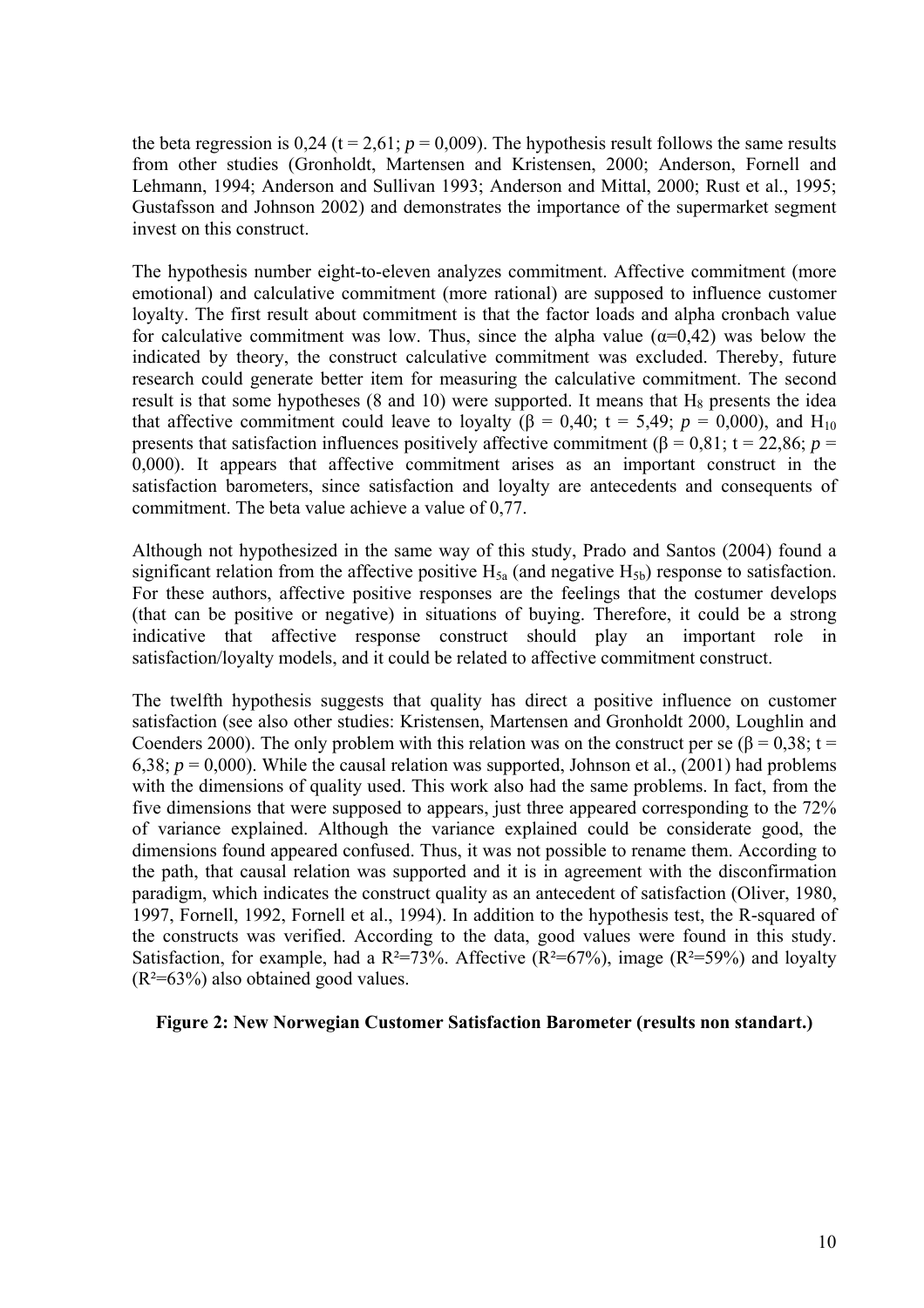

### **Conclusions**

The new NCSB is a new type of market-based performance measure for firms. As it is new, countries need to evaluate its features and performance, because it represents a step forward in the evolution of national satisfaction indicators. Thus, this paper tried to do an initial test for that. Therefore, some results deserve to be highlight.

First, some variables in the scale had problems in their loads and in their dimensions. For instance, calculative commitment paths could not be tested because of its low alpha value. Consequently, this construct was retired from the model. In addition, based on dimensions found, the price (3 items and 2 dimensions) and the quality constructs (18 items, 5 dimensions hypothesized by theory and 3 dimensions found empirically) need to be reviewed in terms of scale and dimensionality. It is important to say that Johnson et al., (2001) also had troubles with the dimensions of quality used (based on SERVQUAL). Besides, loyalty construct lacked the number of necessary items in its dimension to use CFA. It is because from the 3 items proposed to measure loyalty, one had a high correlation with another and was excluded, disabling, consequently, the use of CFA. Second, in terms of discriminant analysis, composite reliability and variance extracted this study found good results, indicating that the high reliability of some measures and the discriminant power existed.

Third result is that price may have a direct effect on loyalty over and above its indirect effect via satisfaction; this is because satisfaction, as an attitude-type construct, may only partially mediate the effect of quality and price on loyalty (Johnson et al., 2001). The findings diverge on that argument. Price is significant an antecedent of satisfaction, however, price is not a significant antecedent of loyalty, indicating that satisfaction could not mediate the priceloyalty relation.

Fourth, complaint handling appeared as an interesting variable for future studies to analyze, since it did not was supported in the five segments studied by Johnson et al., (2001), and it was supported in this study. Moreover, the valence of the relation was found in a positive way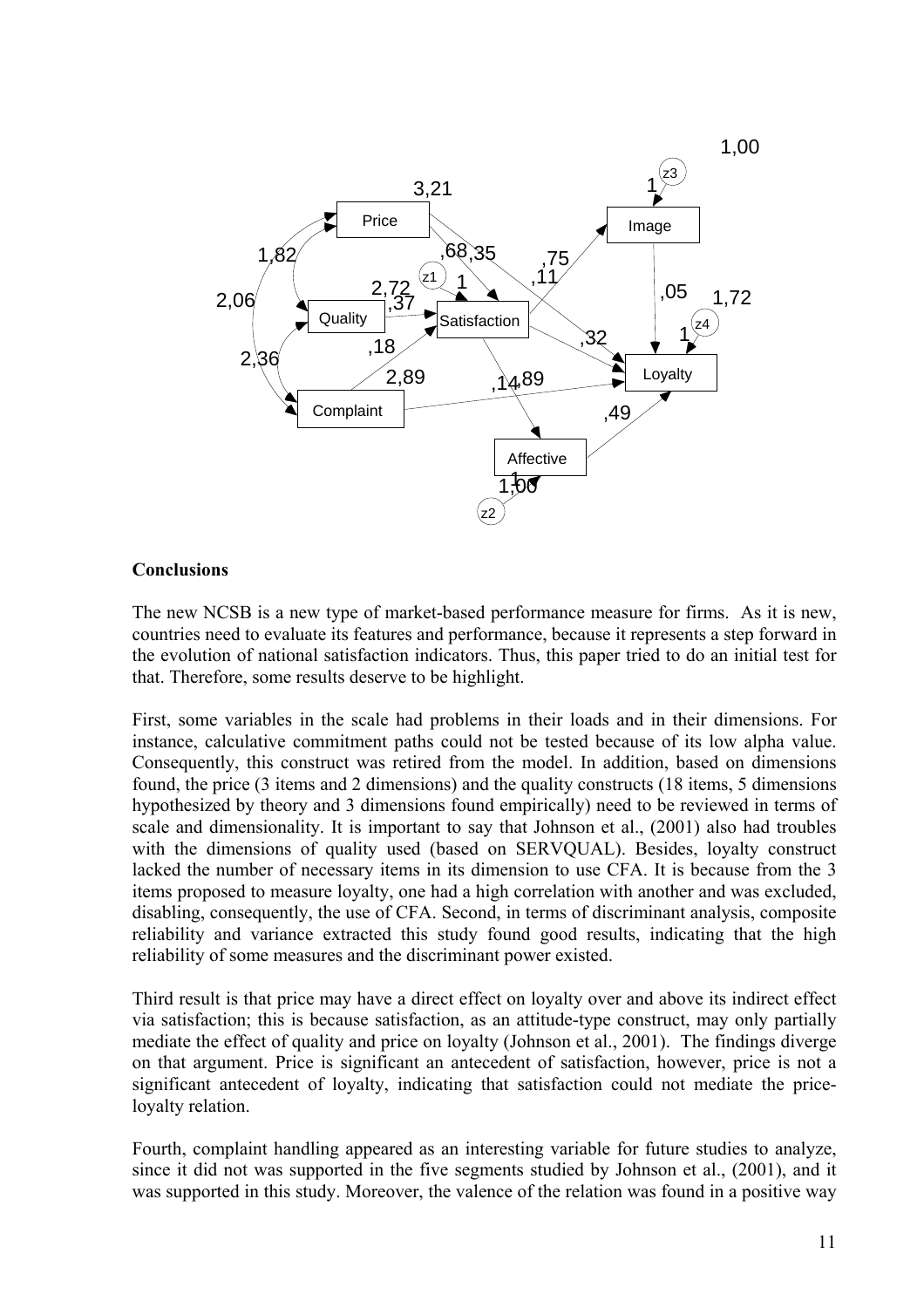(as expected). Therefore, this construct, when well managed, could help marketing professionals to achieve better satisfaction results.

Fifth, Johnson et al., (2001, p.242) argue that "the new NSCB model explains significantly more variance in loyalty than other national index models…". In this context, loyalty Rsquared in this study was 62%, and in Johnson et al's study it changed from 46% to 62% on the five segments. Comparing with other studies, we have interesting results. For instance, in testing ECSI model, Leite, Elias and Sundermann (2005) did not present the R-squared values; in testing the ACSI model, Urdan and Rodrigues (1997) found a value of 86% to loyalty and in testing the adapted ACSI, Moura and Leite (2005) found a value of 60% to loyalty. In summarizing, concluded something more affirmative from these initial results could be dangerous, so this research prefers to be more cautious in assume any position. From that analysis, any future research could re-test the ASCI or ECSI model using affective commitment as plus, since it was found to be a driver of loyalty. Thus, it could be inflating the R-squared of such barometers. In the end and limiting on the sample studied, the general findings concluded that (1) quality is more important than price and complaint in determining customer satisfaction, (2) satisfaction plays an important role in determining affective commitment, (3) satisfaction and affective commitment, rather than price and image, are antecedents of customer loyalty, and (4) customer satisfaction has a positive influence on corporate image

### **References**

Allen, N. J. Meyer, J.P. (1990), "The measurement and antecedents of affective, continuance, and normative commitment to the organization", *Journal of Occupational Psychology,* v.63, n.1, p.01-18, March.

Anderson, E.W., Fornell, C., Lehmann, D.R. (1994), "Customer Satisfaction, Market Share, and Profitability: Findings from Sweden", *Journal of Marketing,* v.58, n.3, p.53-66, July.

Anderson, E.W., Mittal, V. (2000), "Strengthening the satisfaction profit chain", *Journal of Service Research*. v.3, n.2, p.107-120, November.

Anderson, E.W., Sullivan M. (1993), "The antecedents and consequences of customer satisfaction for firms", *Marketing Science*, v.12, n.2, p.125-143, Spring.

Andreassen, T.W., Lindestad, B. (1997), "Customer Loyalty and Complex Services: the impact of corporate image on quality, customer satisfaction and loyalty or customers with varying degrees of service expertise", *International Journal of Service Industry Management*, v.8, n.4, p. 01-33.

Andreassen, T.W., Lindestad, B. (1998), "Customer loyalty and complex services: the impact of corporate image on quality, customer satisfaction and loyalty for customer with varying degrees of service expertise", *International Journal of Service Industry Management,* v.9, n.1 p.07-23.

Bloemer, J., Schroder, G. (2002), "Store satisfaction and store loyalty explained by customer and store related factors", *Journal of Consumer Satisfaction, Dissatisfaction and Complaint Behavior,* Vancouver: Washington State University, v.15.

Churchill, G.A., Suprenant, C. (1982), "An investigation into the determinants of customer satisfaction", *Journal of Marketing Research*, v.19, p.491-504, November.

Dick, A.S., Basu, K. (1994), "Customer Loyalty: toward an integrated conceptual framework", *Journal of the Academy of Marketing Science*, v.22, n.2, p.99-113, Winter.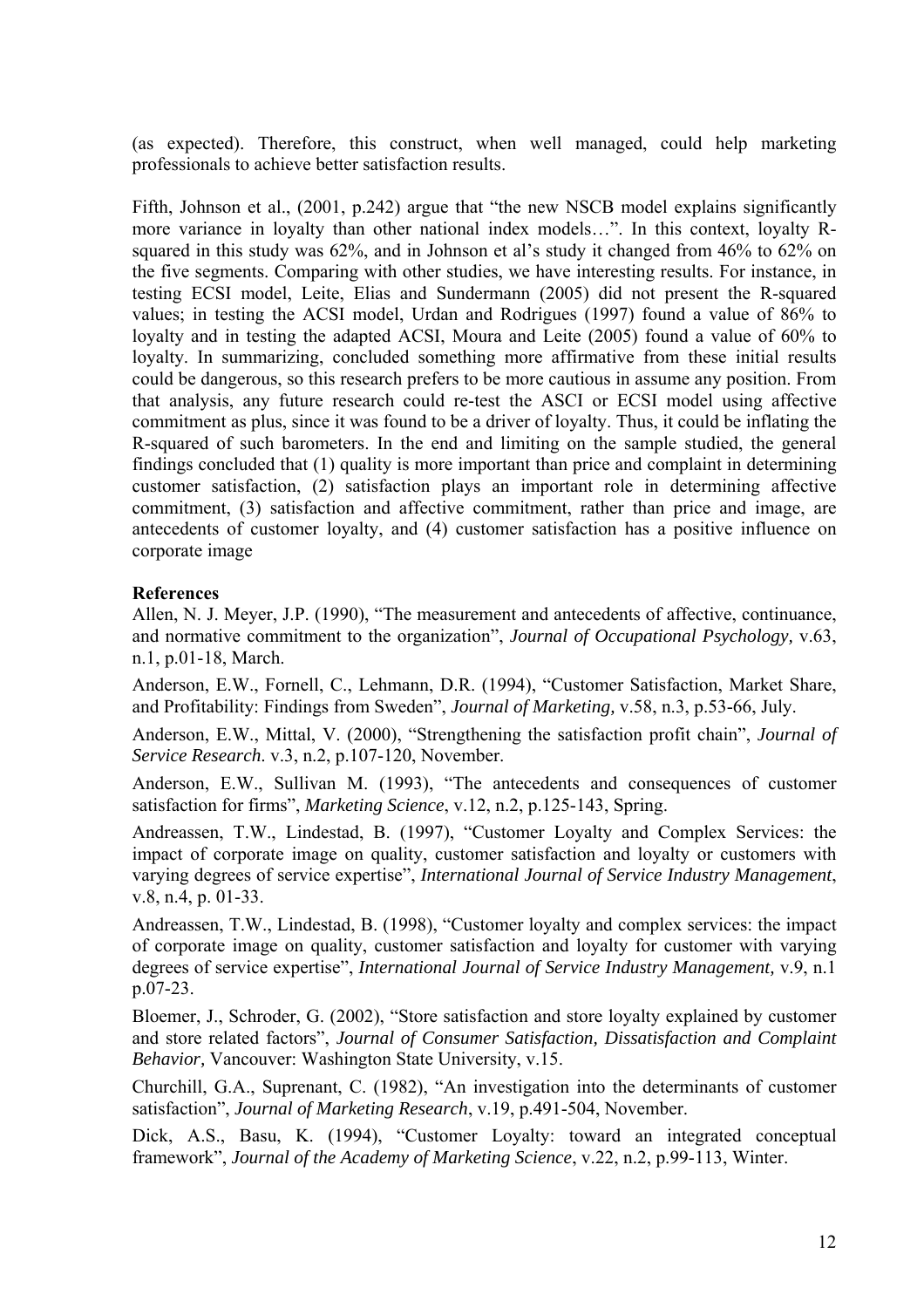Dunn, S.C.; Seaker, R.F.; Waller, M. A. (1994), "Latent variable in business logistics research: scale development and validation", *Journal of Business Logistics*, v. 15, n. 2, p.145- 173.

Eklof, Jan A., Westlund, A. (1998), "Customer satisfaction index and its role in quality management", *Total Quality Management*, v.4, n.5, p.S80-S85.

Fornell C. (1992), "A National Customer Satisfaction Barometer: The Swedish Experience", *Journal of Marketing*, v.6, n.1, p. 06-21, January.

Fornell C., Johnson M.D., Anderson E.W., Cha J., Bryant B.E. (1996), "The American Customer Satisfaction Index: Nature, Purpose, and Findings", *Journal of Marketing*, v. 60, n.4, p. 07-18, October

Gronholdt, L., Martensen, A., Kristensen, K. (2000), "The relationship between customer satisfaction and loyalty: cross-industry differences", *Total Quality Management*, v.11, p.S509-S515, July.

Grönroos, C. (1984), "A Service Quality Model and Its Marketing Implications" *European Journal of Marketing*, v.18, n.4, p.36-44.

Gustafsson, A., Johnson, M.D. (2002), "Measuring and managing the satisfaction-loyaltyperformance links at Volvo", *Journal of Targeting, Measurement and Analysis for Marketing,* v. 10, n.3, p. 249-258.

Hemetsberger, A., Thelen, E. (2003), "What characterizes truly loyal online shoppers? Modeling the influence of variety seeking, satisfaction, trust and involvement on online-store commitment", *European Advances in Consumer Research*, v.6, p.361-367. Acessed in 31/November.

Johnson, M.D., Fornell, C (1991), "A framework for comparing customer satisfaction across individuals and product categories", *Journal of Economic Psychology*, v.12, n.2, p. 267-286, June.

Johnson, M.D., Gustafsson, A., Andreassen, T.W., Lervik, L., Cha, J. (2001), "The evolution and future of national customer satisfaction index models" *Journal of Economic Psychology*, v.22, n.2, p.217-245, April.

Keller, K. (1993), "Conceptualizing, Measuring and Managing Customer Based Equity", *Journal of Marketing*, v.57, n.1, p. 01-23, January.

Kristensen, K., Martensen, A., Gronholdt, L., (2000), "Customer satisfaction measurement at post Denmark: results of application of the European customer satisfaction index methodology", *Total Quality Management*, v.11, n.7, p.s1007-s1016.

Leite, R.S., Elias, C. L., Sundermann, J. (2005), "O índice Europeu de satisfação de clientes (ECSI): um estudo empírico de sua aplicação em uma empresa brasileira fornecedora de ERP", In: Encontro Nacional da ANPAD, 2005, Brasília… *Anais*... Brasília.

Loughlin. O.C., Coenders, G. (2002), "Application of the European Customer Satisfaction index to postal services: structural equation models versus partial least squares" *Working Paper*, Economy Department, Universitat de Girona, Spain, September, p. 01-28.

Malhotra, N. K. (1996) *Marketing Research: an applied orientation*. Englewood Cliffs: Prentice Hall.

Marchetti, R.Z., Prado, P.H.M. (2001), "Um tour pelas medidas de satisfação do consumidor", *Revista de Administração de Empresas*, v.4, m.4, p.56-67, Out.Dez.

Martensen, A., Gronholdt, L.,Eskildsen, J.K., Kristensen, K. (2000), "Measuring student oriented quality in higher education: application of the ECSI methodology", *Sinergie Rapporti di Ricerca*, n.9. p.372-383.